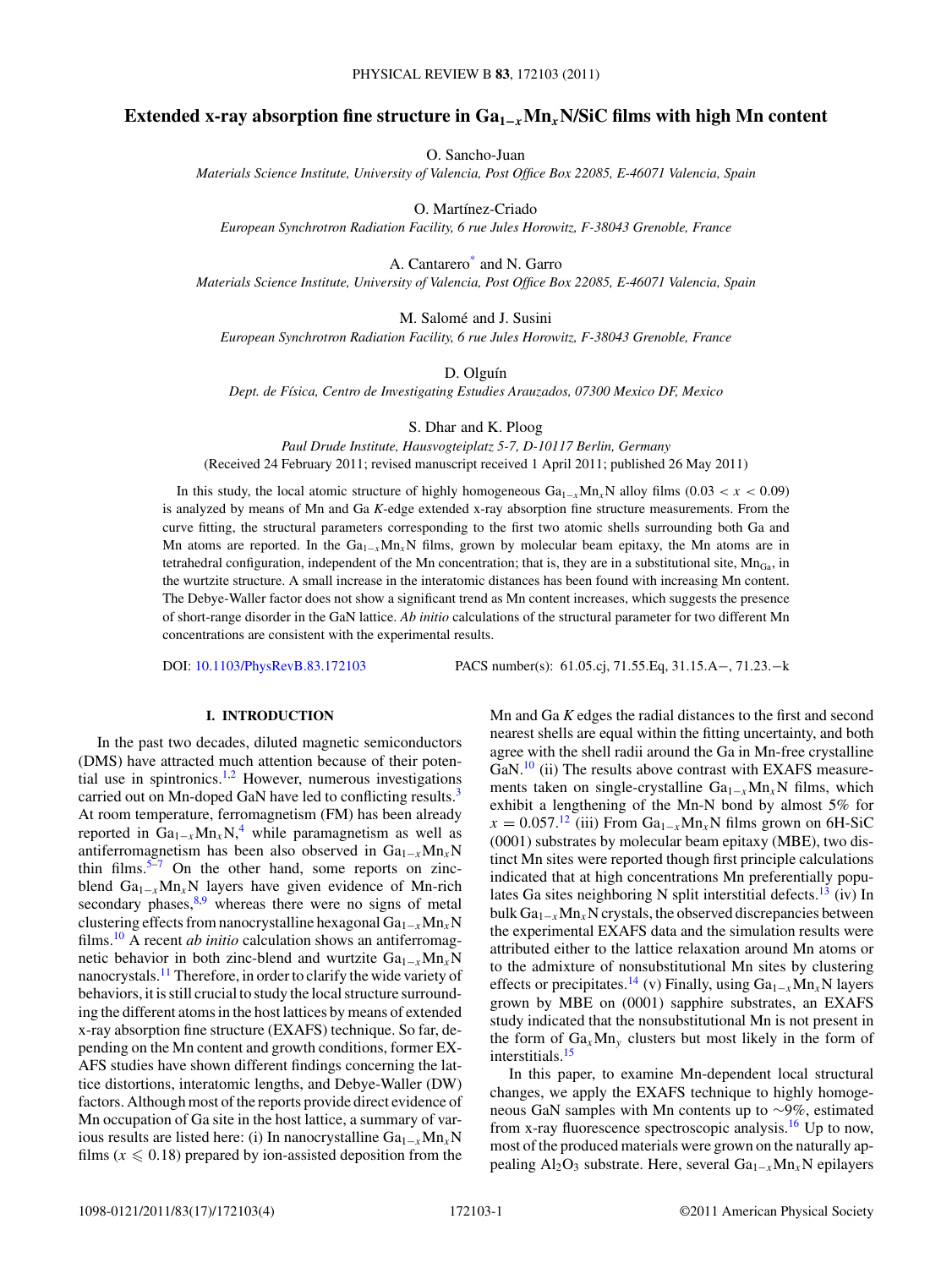<span id="page-1-0"></span>grown by MBE on 2H- and 4H-SiC (0001) substrates will be studied. Details on the sample growth, as well as preliminary x-ray absorption results, can be found elsewhere. $4,16,17$ 

## **II. EXPERIMENTAL SETUP**

In x-ray fluorescence detection mode, the EXAFS spectra were recorded at room temperature around the Mn and Ga *K* edges: 6.550 and 10.363 keV, respectively. The measurements were carried out at the soft and hard x-ray microprobes, beam lines ID21 and ID22, of the European Synchrotron Radiation Facility (ESRF). Both stations, operating in complementary energy ranges, are equipped with insertion device sources, Si mirrors for harmonics rejection, and fixed-exit double Si (111) crystal monochromators ( $\Delta E/E \approx 10^{-4}$ ). At ID21, the monochromatic beam is focused on the sample surface with up to 500 nm2 beam size using chromatic Au Fresnel zone plates (photon flux  $\approx 10^9$  phot/s at Mn *K* edge). At ID22, the spatial resolution of  $1.5 \times 3.5 \ \mu \text{m}^2$  is reached by achromatic Kirkpatrick-Baez Si mirrors (photon flux  $\approx 10^{11}$  phot/s at Ga *K* edge). The intensity of the incident x-ray beam at ID21 is detected with a Si diode associated to a fluorescence foil, whereas at ID22 an ionization chamber filled adequately with a gas mixture monitors the photon flux. Finally, single-element solid-state detectors with Si(Li) and Ge crystals are used to collect the characteristic x-ray fluorescence lines at ID21 and ID22 respectively. The data were recorded with the sample surface normal **n** parallel to the polarization vector *ε* of the synchrotron radiation ( $\varepsilon \parallel \mathbf{n}$ ). The measurement conditions included an energy step of 0.5 eV and integration times were determined by the counting statistics. The data analysis



FIG. 1. (a)  $k^3$ -weighted Ga *K*-edge EXAFS of Ga<sub>1-*x*</sub>Mn<sub>*x*</sub>N samples with different Mn contents. The spectra are compared to their best fits. The data were recorded with the polarization vector of the synchrotron radiation aligned parallel to the sample surface normal (*ε* **n**). (b) Non-phase-corrected Fourier transform magnitudes of the EXAFS spectra over a  $k$  range of 2–15  $\AA$ <sup>-1</sup>.



FIG. 2. (a)  $k^3$ -weighted Mn *K*-edge EXAFS of Ga<sub>1−*x*</sub>Mn<sub>*x*</sub>N samples with different Mn contents. The spectra are compared to their best fits. The data were recorded with the polarization vector of the synchrotron radiation aligned parallel to the sample surface normal (*ε* **n**). (b) Non-phase-corrected Fourier transform magnitudes of the EXAFS spectra over a *k* range 2–15  $\AA^{-1}$ .

was done using the XAFS-code-based programs ATHENA and ARTEMIS.<sup>[18](#page-3-0)</sup>

#### **III. RESULTS AND DISCUSSION**

Accompanied by their best fits, the  $k^3$ -weighted Ga and Mn *K*-edge EXAFS oscillations *χ*(*k*) extracted from the roomtemperature raw data are shown in Figs.  $1(a)$  and  $2(a)$  for different Mn contents. Note that the noise level was much lower than the oscillation amplitude for all the spectra for  $k < 11 \text{ Å}^{-1}$ . The data analysis was carried out by *ab initio* modeling of the absorption cross section by the FEFF code.<sup>[19](#page-3-0)</sup> the theoretical backscattering amplitudes and phase shifts for all singleand multiple-scattering paths were calculated using hexagonal GaN model clusters  $(a = 3.18 \text{ Å} \text{ and } c = 5.168 \text{ Å})$  in the wurtzite packed structure; the bond configuration is tetrahedral, with equal interatomic distances, in accordance with our previous findings.[16](#page-3-0) The ARTEMIS routine was exploited to fit data in *R* space within the window of  $[0-4 \text{ Å}, \text{ which included}]$ the first and second coordination shells. Based on previous  $x$ -ray diffraction data,<sup>[4](#page-3-0)</sup> a fixed coordination of four N nearestneighbor atoms and 12 Ga next-nearest-neighbor atoms, features common to wurtzite or zinc-blend GaN sequence, was applied. We have fitted the interatomic distances *Ri* and the relative mean square deviations  $\sigma_i^2$  of the different atomic shells. The values of the structural parameters extracted from the curve fits,  $R_i$  and  $\sigma_i^2$ , are reported in Table [I.](#page-2-0) Figures 1(b) and 2(b) show the corresponding magnitude of the Fourier transforms (FTs) of the Ga and Mn *K*-edge EXAFS functions for different Mn contents in the Ga1−*<sup>x</sup>*Mn*x*N samples.

In good agreement with the uniform x-ray fluorescence maps,<sup>[16](#page-3-0)</sup> no evidence of randomly distributed variations of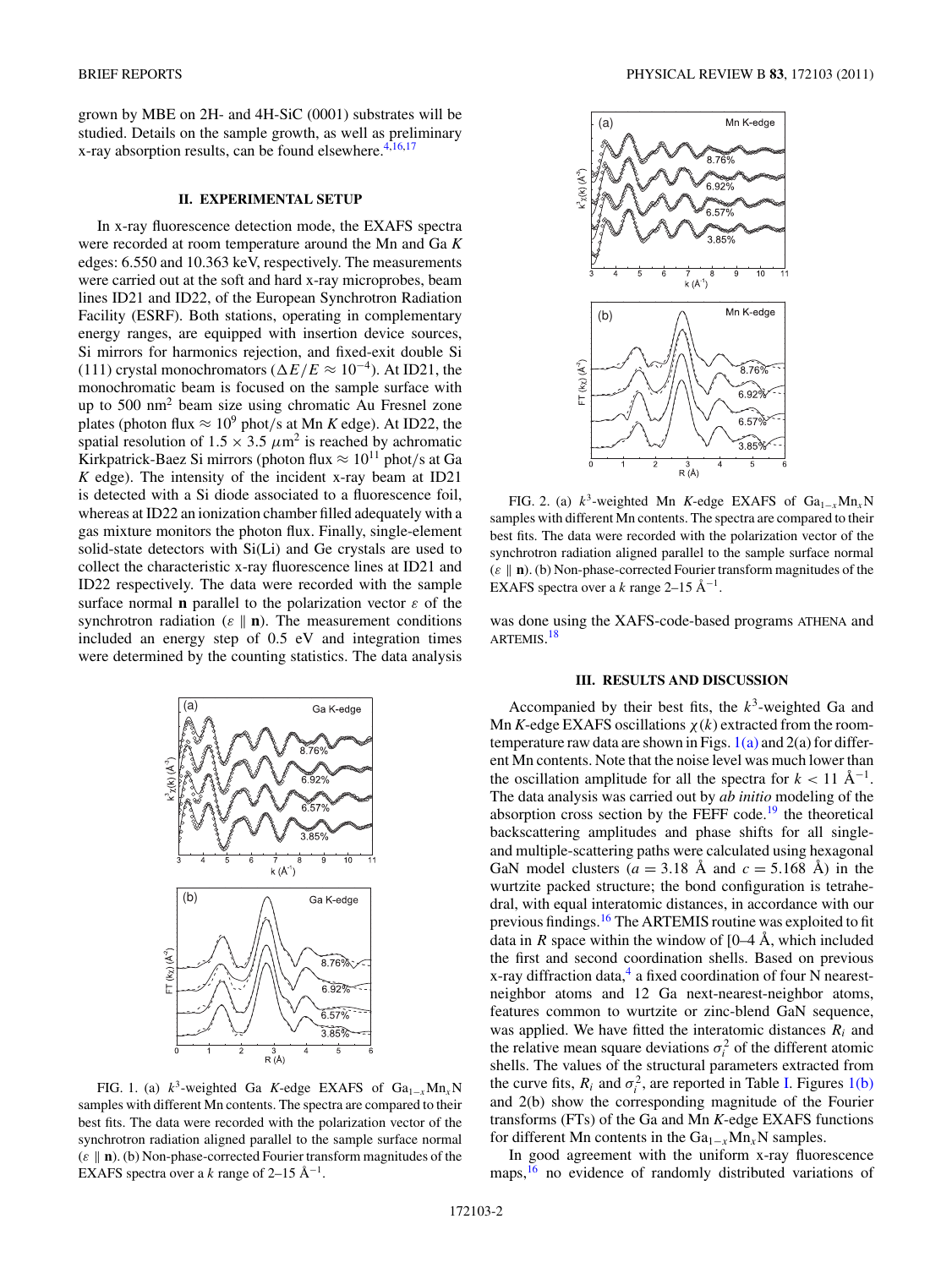| $\mathcal{X}$<br>$\left( \% \right)$ | $R_{\rm Ga-N}$<br>'A` | $\sigma_{\rm Ga-N}^2$<br>$10^{-3}$ (Å <sup>2</sup> ) | $R_{Ga-Ga}$<br>(A) | $\sigma_{Ga-Ga}^2$<br>$10^{-3}$ (Å <sup>2</sup> ) | $R_{\text{Mn-N}}$<br>`A` | $\sigma_{\text{Mn-N}}^2$<br>$10^{-3}$ (Å <sup>2</sup> ) | $R_{\text{Mn-Ga}}$<br>'A` | $\sigma_{Mn-Ga}^2$<br>$10^{-3}$ (Å <sup>2</sup> ) |
|--------------------------------------|-----------------------|------------------------------------------------------|--------------------|---------------------------------------------------|--------------------------|---------------------------------------------------------|---------------------------|---------------------------------------------------|
| 3.85                                 | 1.939(9)              | 3.5(8)                                               | 3.188(8)           | 5.1(4)                                            | 1.969(10)                | 6.5(1.2)                                                | 3.200(7)                  | 6.5(3)                                            |
| 6.57                                 | 1.941(8)              | 2.6(7)                                               | 3.194(8)           | 2.5(4)                                            | 1.983(11)                | 4.0(1.1)                                                | 3.207(8)                  | 6.2(4)                                            |
| 6.92                                 | 1.96(2)               | 5(2)                                                 | 3.198(16)          | 4.8(8)                                            | 1.986(13)                | 5.0(1.4)                                                | 3.211(9)                  | 6.5(5)                                            |
| 8.76                                 | 1.943(9)              | 2.9(9)                                               | 3.201(9)           | 5.2(4)                                            | .97(2)                   | 9(2)                                                    | 3.219(12)                 | 7.6(5)                                            |

<span id="page-2-0"></span>TABLE I. Summary of the parameters deduced from the analysis of the EXAFS spectra of the  $Ga_{1-x}Mn_xN$  films investigated in this work at the Ga and Mn *K* edges. In parentheses, we show the uncertainty of the last digit obtained from the analysis.

the short-range order was observed among EXAFS spectra collected at different sample points within the length scale of the beam size. A qualitative comparison of both *K*-edge spectra shows a close correspondence among the respective oscillations at different Mn contents. Contrary to a previous report on MBE Ga1−*<sup>x</sup>*Mn*x*N layers[,15](#page-3-0) where the Mn atoms are located on interstitial positions, our results strongly suggest a substitutional incorporation of this transition metal in the GaN lattice.<sup>[10](#page-3-0)</sup> Around the Ga *K* edge, the FT spectra closely resemble those of the the Mn-free GaN lattice.<sup>[20](#page-3-0)</sup> In general, the EXAFS spectra reveal almost no change in amplitude as the Mn fraction increases. In the lower panel of Fig. [1,](#page-1-0) a small shift is found in the positions of the Ga-N and Ga-Ga peaks (see Table I). In the lower panel of Fig. [2,](#page-1-0) we observe a small shift in the position of the Mn-Ga peak; however, in the position of the Mn-N peak there is no clear evidence of a shift (Table I).

Based on the structural parameters obtained from the curve fitting and listed in Table I, Fig. 3 (upper panel) illustrates an overview of the experimental values for the interatomic distances as a function of the Mn concentration. The interatomic spacings appear to vary little with the Mn composition, consistent with other report where slight interatomic length distortions were observed.<sup>[10](#page-3-0)</sup> Within the



FIG. 3. Upper panel: Neighbor distances in GaMnN films as a function of the Mn content. Lower panel: Debye-Waller factors for different doping levels in GaMnN.

fitting uncertainty, compared to bulk GaN crystal,  $21$  in our epitaxial Ga1−*<sup>x</sup>*Mn*x*N layers the neighbor distances are found to be in the same range:  $R_{Ga-N} = 1.95$  Å and  $R_{Ga-Ga} =$ 3.184 Å, virtually equal to the wurtzite lattice parameter of the bulk GaN structure. From the structure determination on GaN single crystals,<sup>22</sup>  $R_{Ga-N} = 1.956$  Å ( $R_{Ga-N} = 1.949$ ) A in the apical direction) and  $R_{Ga-Ga} = 3.190$  Å. However, from a quantitative comparison, the (Mn-N) and (Mn-Ga) distances are systematically ∼0.03 Å longer than the (Ga-N) and (Ga-Ga) separation in all Ga1−*<sup>x</sup>*Mn*x*N epilayers. The observed differences could arise from additional dopinginduced effects. The possibility of Mn clustering defects might play an important role. In a previous study, [4](#page-3-0) the existence of nanometric clusters (2–5 nm) of unknown origin was shown by transmission electron microscopy in the sample with the highest Mn content. Actually, this sample is the only one presenting ferromagnetism, as previously reported by Dhar *et al.*[4](#page-3-0) This is in agreement with a theoretical work of Kang *et al.*[23](#page-3-0) They show how, in the balance between exchange and superexchange interaction, ferromagnetism appears for a Mn concentration larger than 6% and also that this high concentration of Mn favors the existence of metallic Mn clusters, contributing also to the FM. On the other hand, by Raman scattering measurements, in addition to the straininduced shifts consistent with the values of  $R_{Ga-Ga}$  listed in Table I, Mn-induced lattice disorder has also been identified.<sup>[24](#page-3-0)</sup> In an EXAFS study, a similar finding was recently reported by Baik *et al.* from (Ga,Mn)N nanowires.<sup>25</sup>

Although its variation could be too noisy to be meaningful as structural parameters, the DW factors reported in Fig. 3 (lower panel) support the general trend of our previous findings. In a previous x-ray absorption investigation, $\frac{8}{3}$  the high level of Mn doping resulted in a considerable strain of the first atomic shell, corresponding to a large number of nitrogen defects in the GaN lattice. In the same way, the distortion of the second-nearest-neighbor shell around the Ga atoms in GaN has been attributed to local lattice relaxation around the nitrogen vacancies.[20](#page-3-0) Kuroda and co-workers, on the other hand, report a clear contrast between the precipitation of a perovskite compound  $\text{GaMn}_3\text{N}$  at compositions higher than 1.7% and the single phase of the wurtzite Ga1−*<sup>x</sup>*Mn*x*N at lower Mn contents.<sup>26</sup> Therefore, the parallel incorporation of doping-induced defects with the Mn level cannot be ruled out.

In order to deepen in the variation of the interatomic distances we have performed an *ab initio* calculation of  $GaN + Mn$  using the full potential linear augmented planewave method as implemented by Blaha *et al.* in the WIEN2K code.[27](#page-3-0) In order to simulate the Mn content we constructed